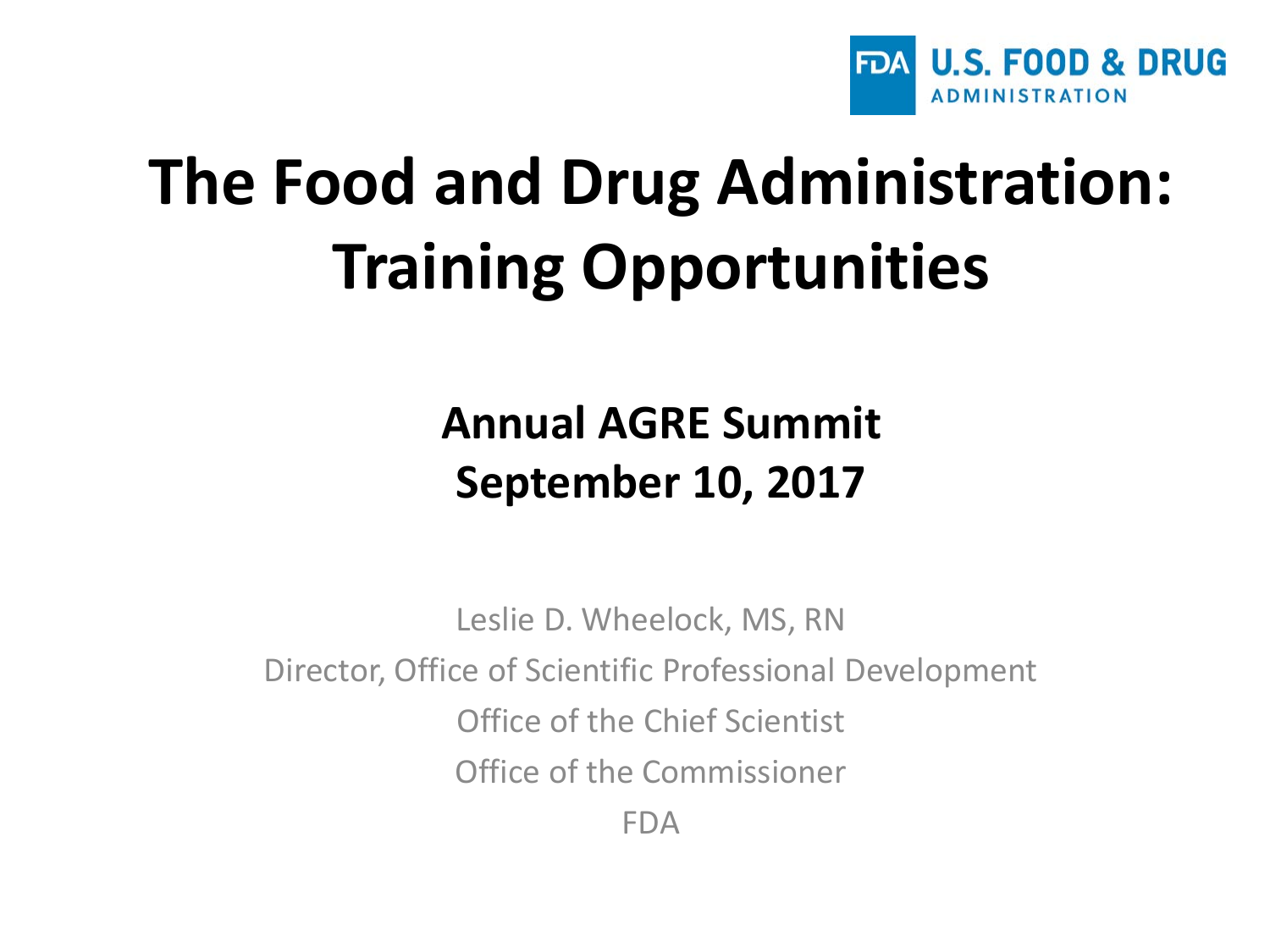

# **Outline**

- Background (Mission, Scientific Activities, Scientists)
- Training, Developing and Retaining Scientists at FDA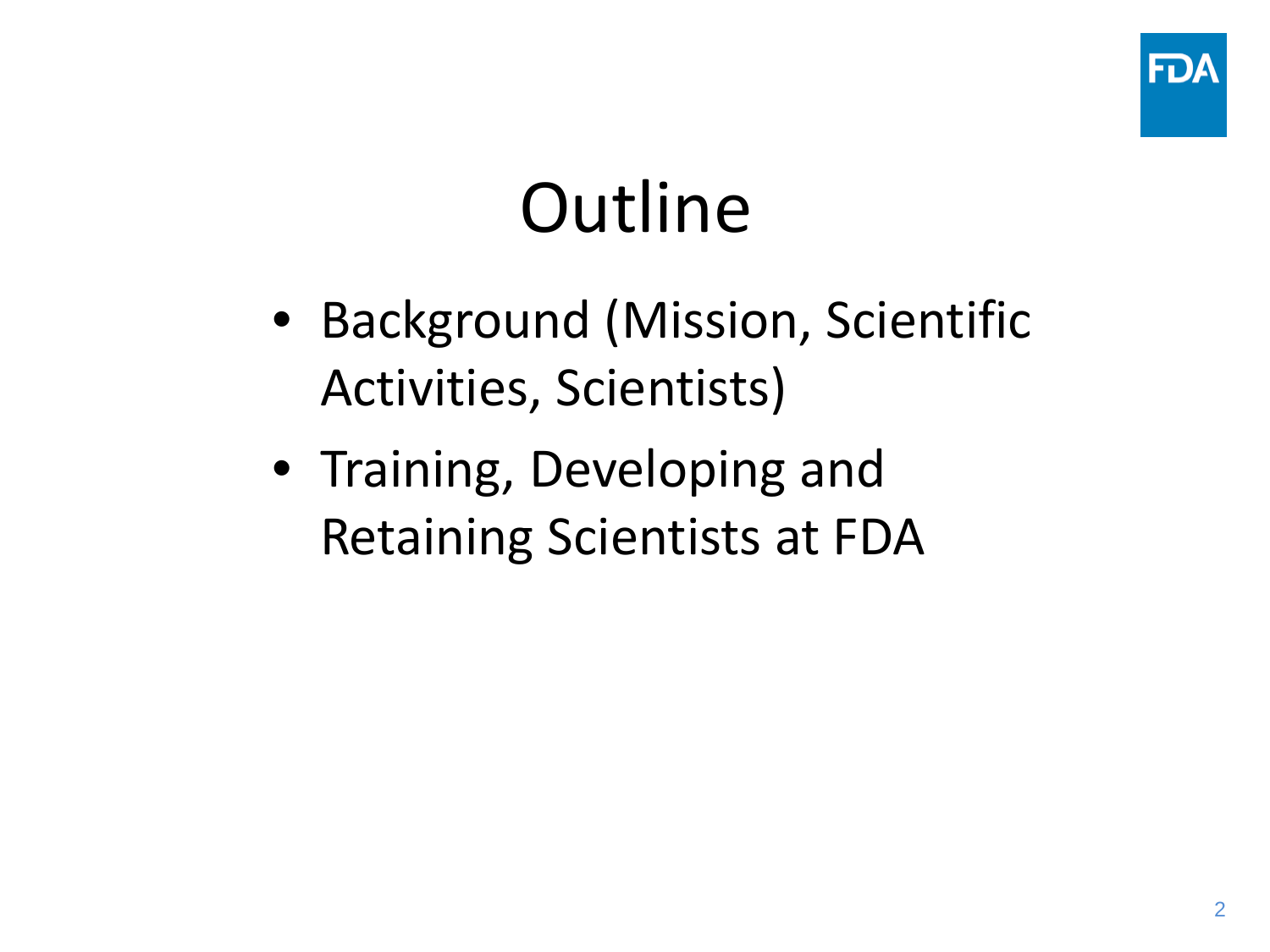

#### **The FDA's Mission:**

To Protect and Promote the Public Health

- A consumer protection agency
- A regulatory agency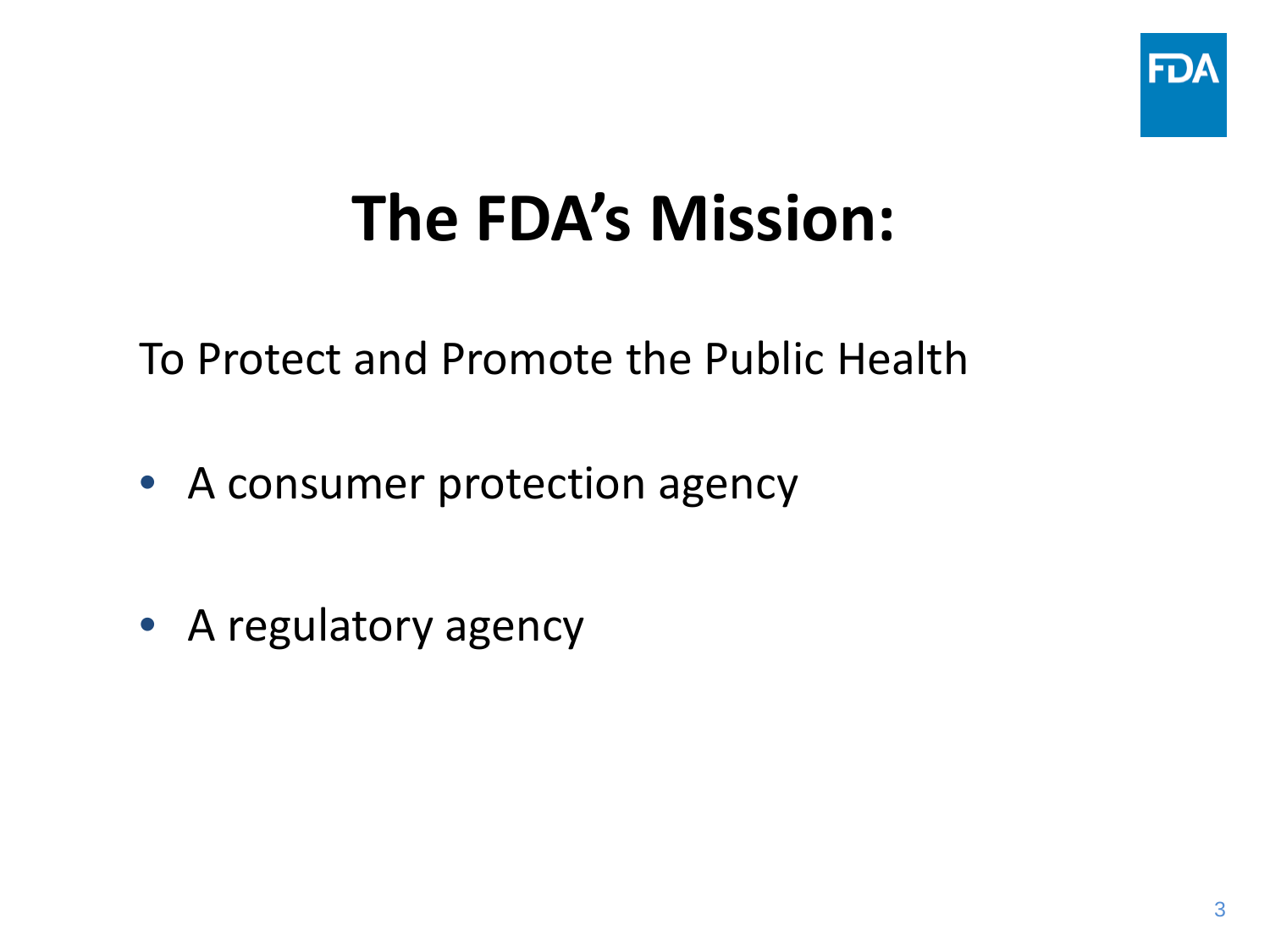

#### **What does FDA do?**

- Assure the safety, effectiveness and security of human and veterinary drugs, vaccines and other biological products, medical devices, our food supply, cosmetics and radiation-emitting devices
- Regulate tobacco products
- Advance Public Health
	- By helping speed innovations that make products more effective, safer and more affordable
	- Help the public get accurate, science based information about these products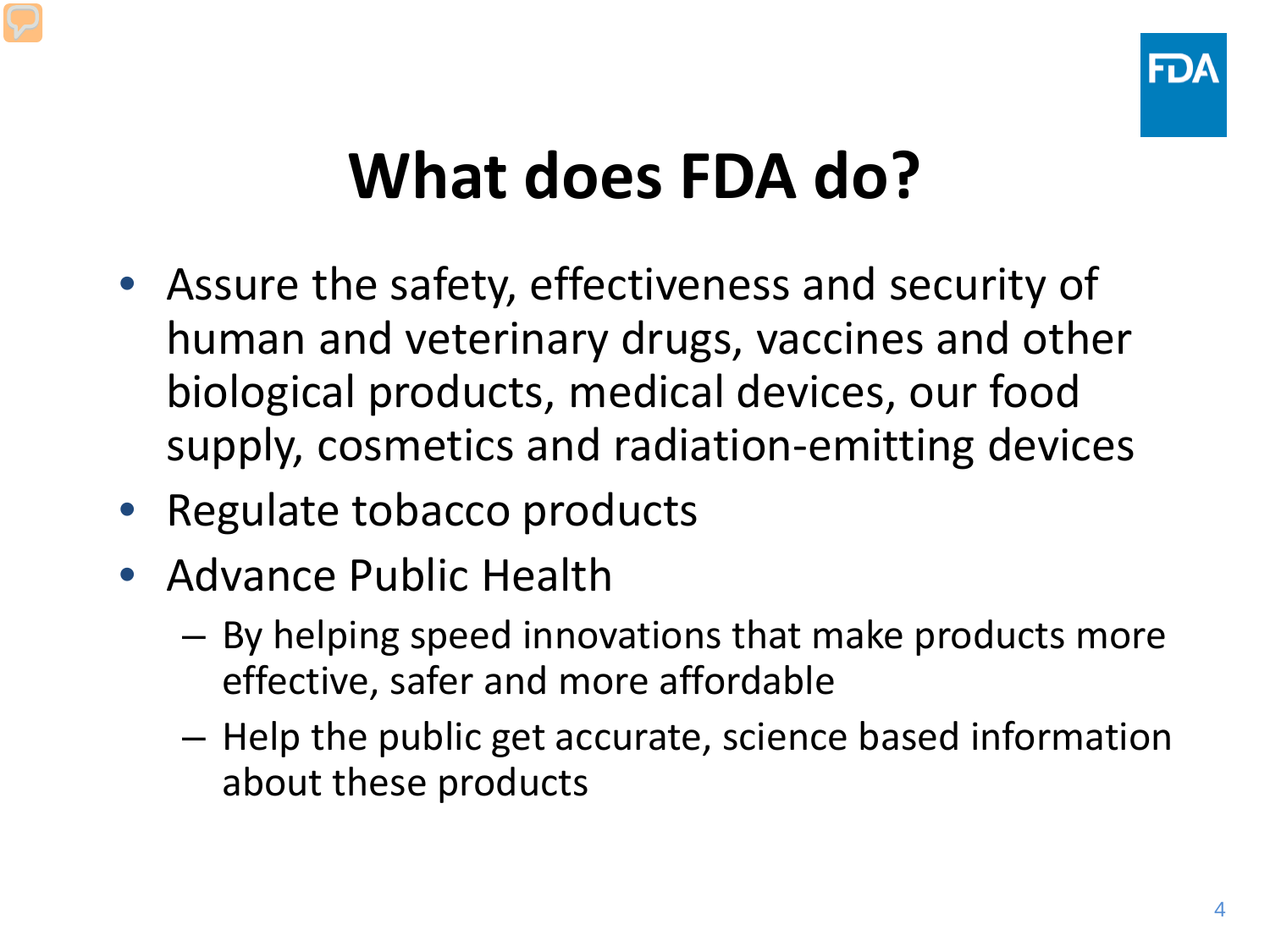

### **How does FDA Work?**

- New product review and pre-market approval
- Monitoring
	- Safe manufacturing
	- Safe handling
	- New risks
- Enforcement/Compliance
- Research
- Policy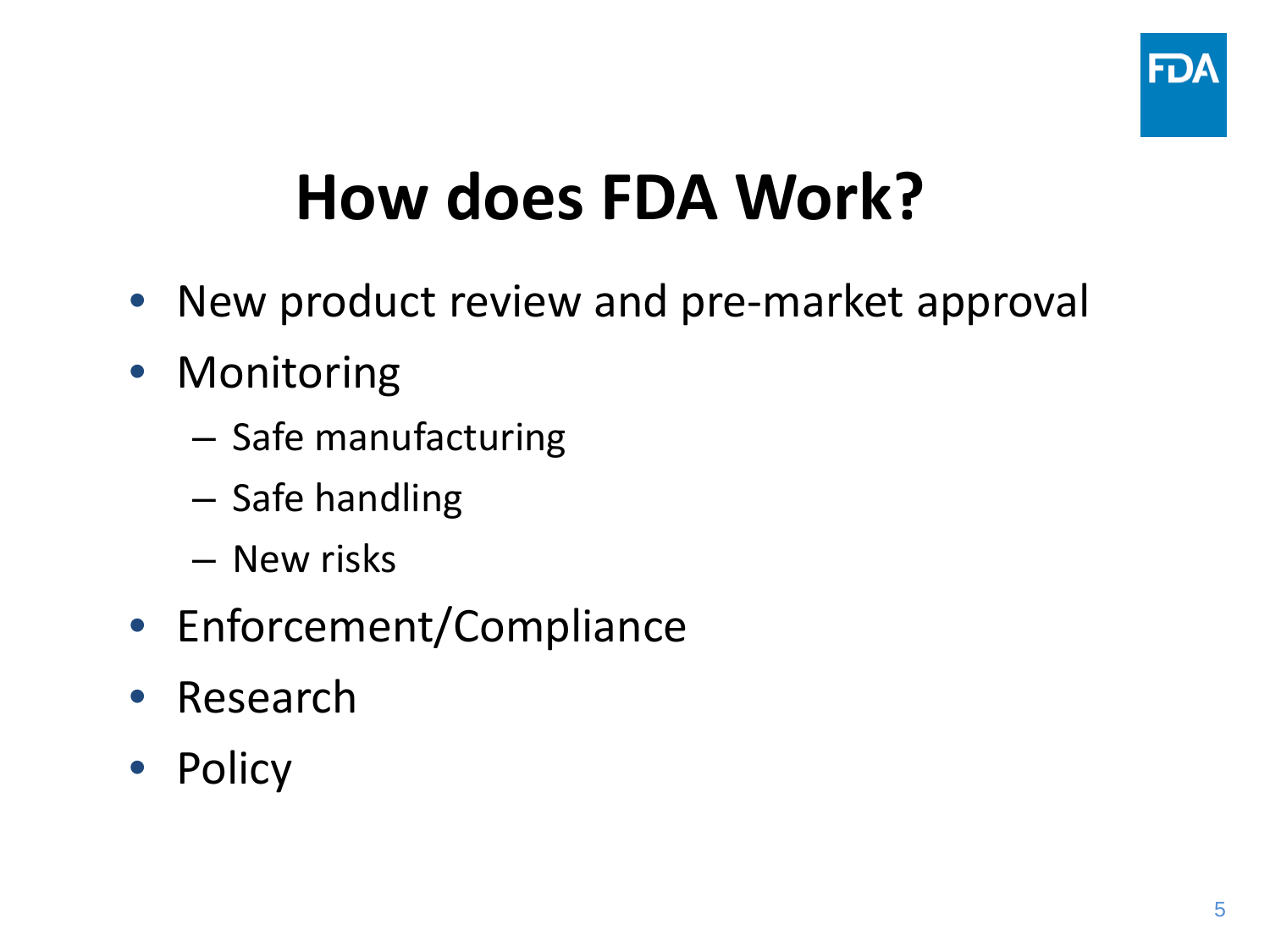

## Who Works at FDA?

- Social and Behavioral Scientists
- Biologists
- Medical and Public Health Staff
- Veterinary Medical Staff
- Engineers
- Physical Scientists
- Math and Statistical Scientists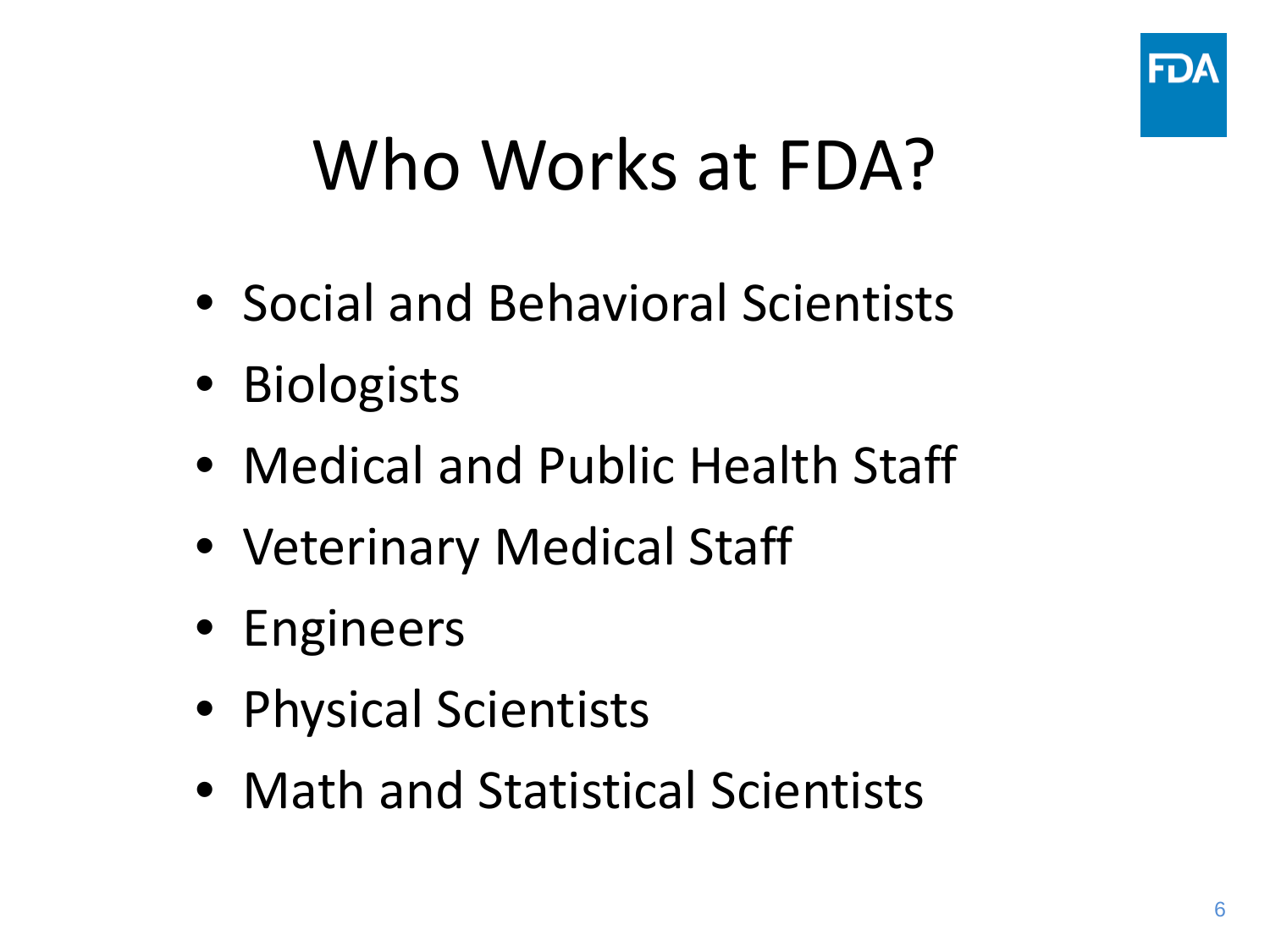

## How does FDA Develop and Retain Scientists?

- Training programs for students and fellows
- Development of FDA scientists
- Retaining scientists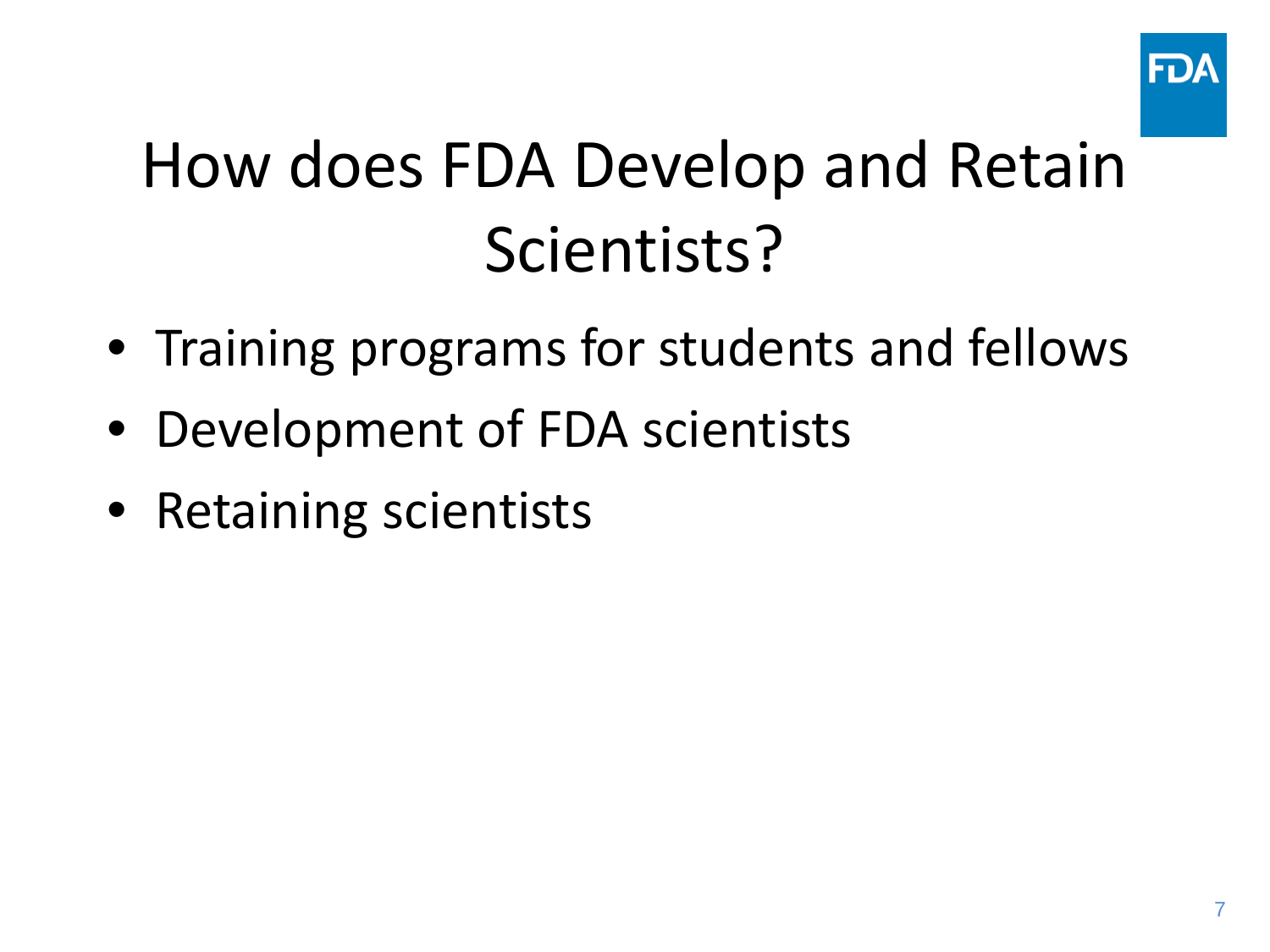

#### What Student Training Programs Does FDA Sponsor?

- Students Programs Examples
	- Volunteer
		- FDA Regulatory Science Student Internship All Centers
		- CDER Experiential Pharmacy Program
	- Paid Programs
		- ORISE Research Participation Program for Students all Centers
		- CDRH Student Internship
		- CVM Veterinary Clerkship
		- JIFSAN Student Internship
		- NCTR Science Student Internship

[https://www.fda.gov/AboutFDA/WorkingatFDA/FellowshipInternshipG](https://www.fda.gov/AboutFDA/WorkingatFDA/FellowshipInternshipGraduateFacultyPrograms/ucm395746.htm) [raduateFacultyPrograms/ucm395746.htm](https://www.fda.gov/AboutFDA/WorkingatFDA/FellowshipInternshipGraduateFacultyPrograms/ucm395746.htm)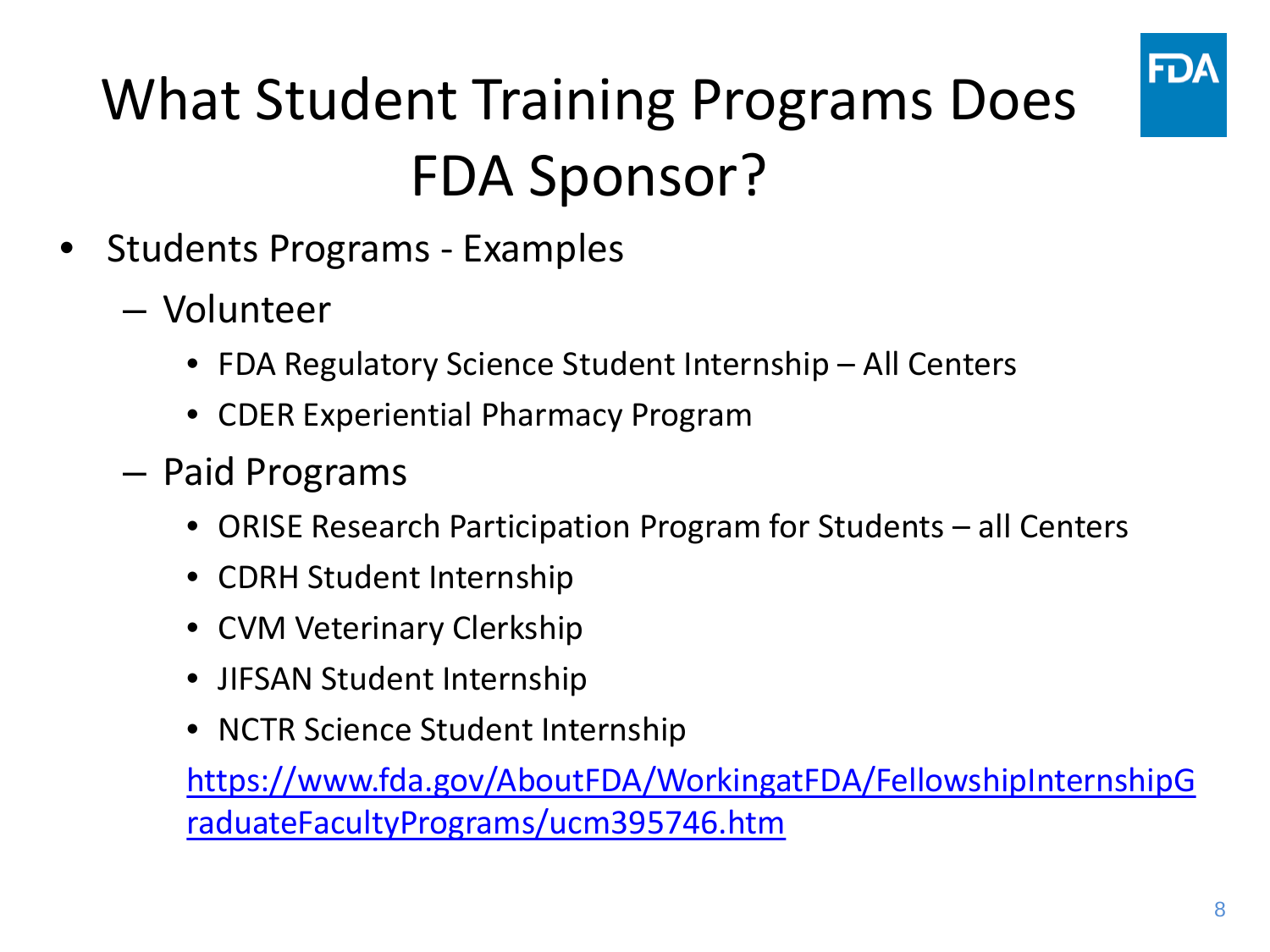

#### What are FDA's Fellowship Training Programs?

- Post-Graduate Fellowship Programs Examples
	- Agency-wide
		- FDA Service Fellowship Plan
		- FDA Commissioner's Fellowship Program
		- ORISE Research Participation Program
		- FDA NCI/NIH Inter Agency Oncology Task Force Fellowship Program
	- Center
		- CDRH Medical Device Fellowship
		- CTP Regulatory Science Fellowship

[https://www.fda.gov/AboutFDA/WorkingatFDA/Fellowship](https://www.fda.gov/AboutFDA/WorkingatFDA/FellowshipInternshipGraduateFacultyPrograms/ucm395747.htm) [InternshipGraduateFacultyPrograms/ucm395747.htm](https://www.fda.gov/AboutFDA/WorkingatFDA/FellowshipInternshipGraduateFacultyPrograms/ucm395747.htm)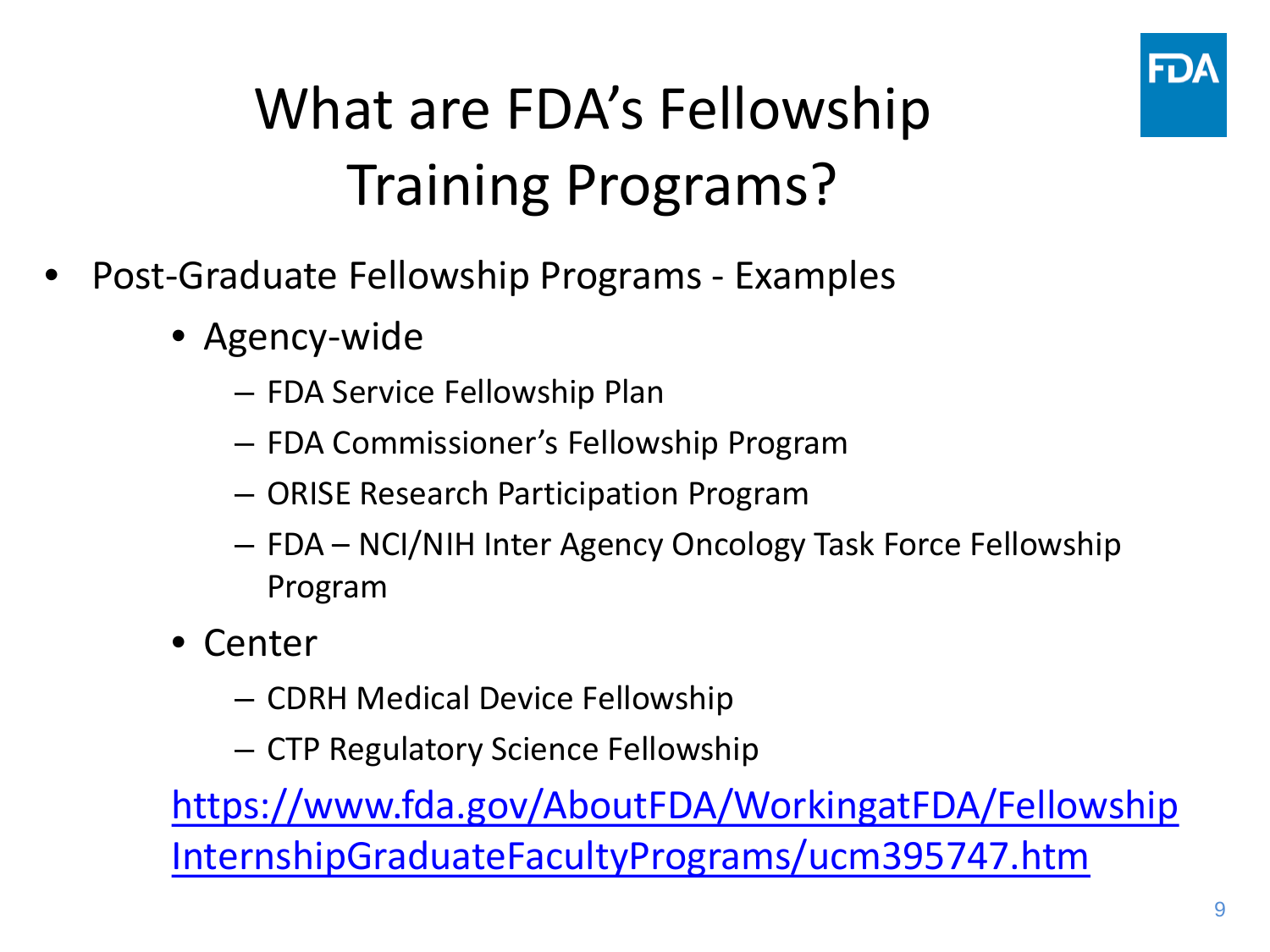

## How Does FDA Develop Scientists?

- Orientation
- Mentoring
- Keeping up to date
	- Seminars, Workshops, Courses & Conferences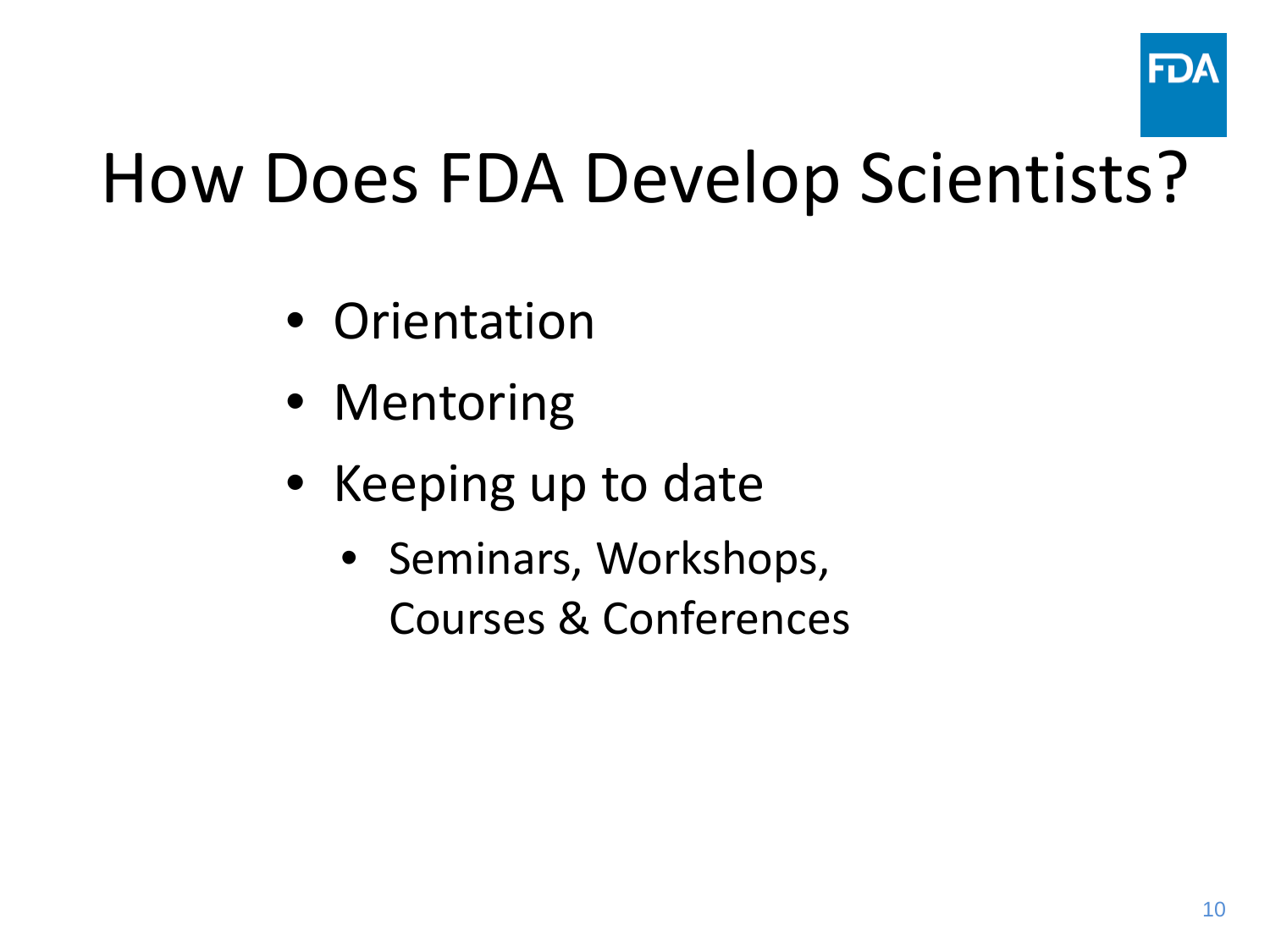

## What Education Does FDA Offer to Scientists Outside FDA?

• FDA resources on internet

<https://www.fda.gov/Training/default.htm>

• FDA Sponsored Conferences and Workshops

[https://www.fda.gov/NewsEvents/MeetingsConferencesWorksho](https://www.fda.gov/NewsEvents/MeetingsConferencesWorkshops/default.htm) [ps/default.htm](https://www.fda.gov/NewsEvents/MeetingsConferencesWorkshops/default.htm)

- FDA Grand Rounds
- FDA Invited Speakers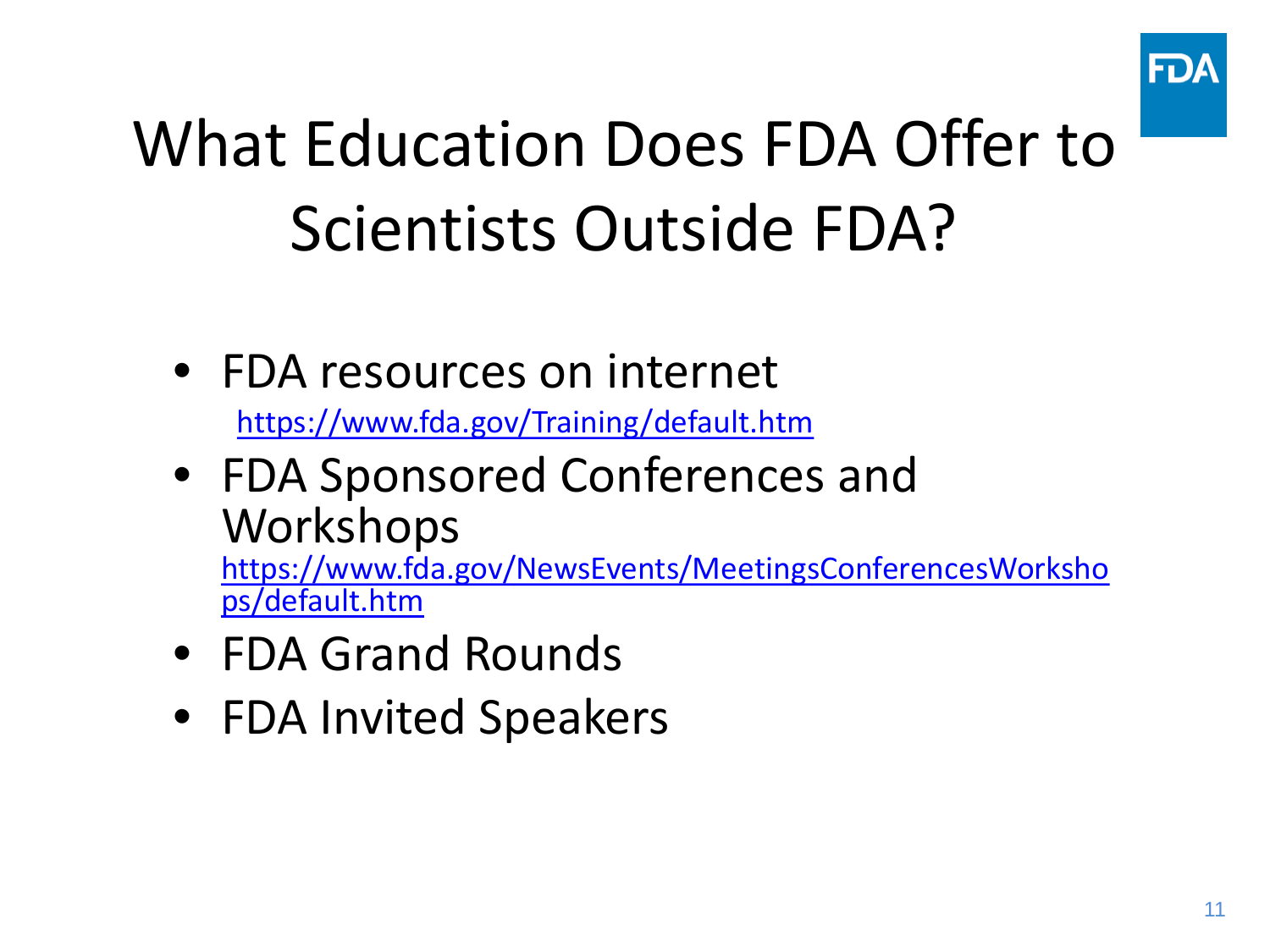

### What Programs Does FDA have to Retain Scientists?

- Peer Review Program
	- Agency Medical Officer and Regulatory Review
	- Research
	- Master Reviewer
- Senior Biomedical Research and Biomedical Product Assessment Program
- Scientific Achievement Awards